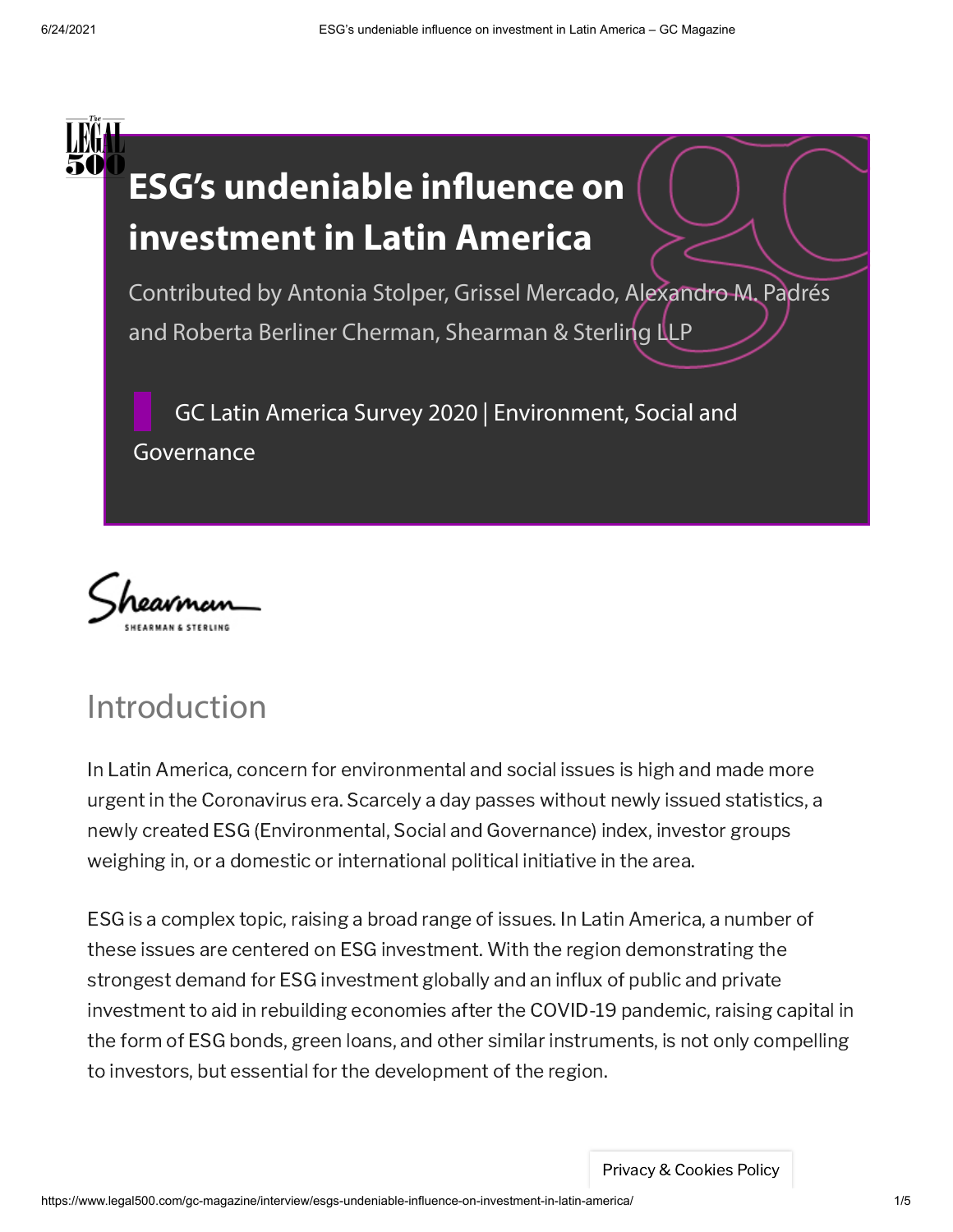# What is ESG?

ESG is the consideration of environmental, social and governance factors as a way of looking at the long-term sustainability of an entity, alongside backward looking and more short-term financial metrics. How ESG considerations impact an entity or investment opportunity depends on many investor-, entity-, industry-, country- and region-specific factors:

Environmental: How is an entity performing as a steward of the natural environment, including with respect to energy consumption, water management, pollution, and other material issues? Issues include climate change, protection of natural resources, development of renewable and/or low carbon energy, pollution, including carbon mitigation, control and waste management.

Social: How is an entity managing relationships with its employees, suppliers, customers and the communities in which it operates, as well as pressing socioeconomic disasters, such as the current COVID-19 pandemic? Issues include education, which encompasses human capital development within an entity, product quality, social opportunities, and access to healthcare and retirement benefits

Governance: How is an entity handling important structural, policy and behavioral matters, such as executive pay, board composition, ethics, transparency and shareholder rights? Issues include diversity, pay, ownership and control, and corporate behavior.

# Forces Driving ESG Evolution

The environmental leg of ESG investing is one of the driving forces of ESG evolution in Latin America. Motivated by a push towards low carbon energy to address the looming threat of a climate crisis, both internal and external forces have played an integral role in its development. The signing of the Paris Agreement by 23 countries, coupled with the September 2019 public pledge by a coalition comprised of a number of the region's jurisdictions to generate 70% of their electricity needs from renewables by 2030, has

Privacy & Cookies Policy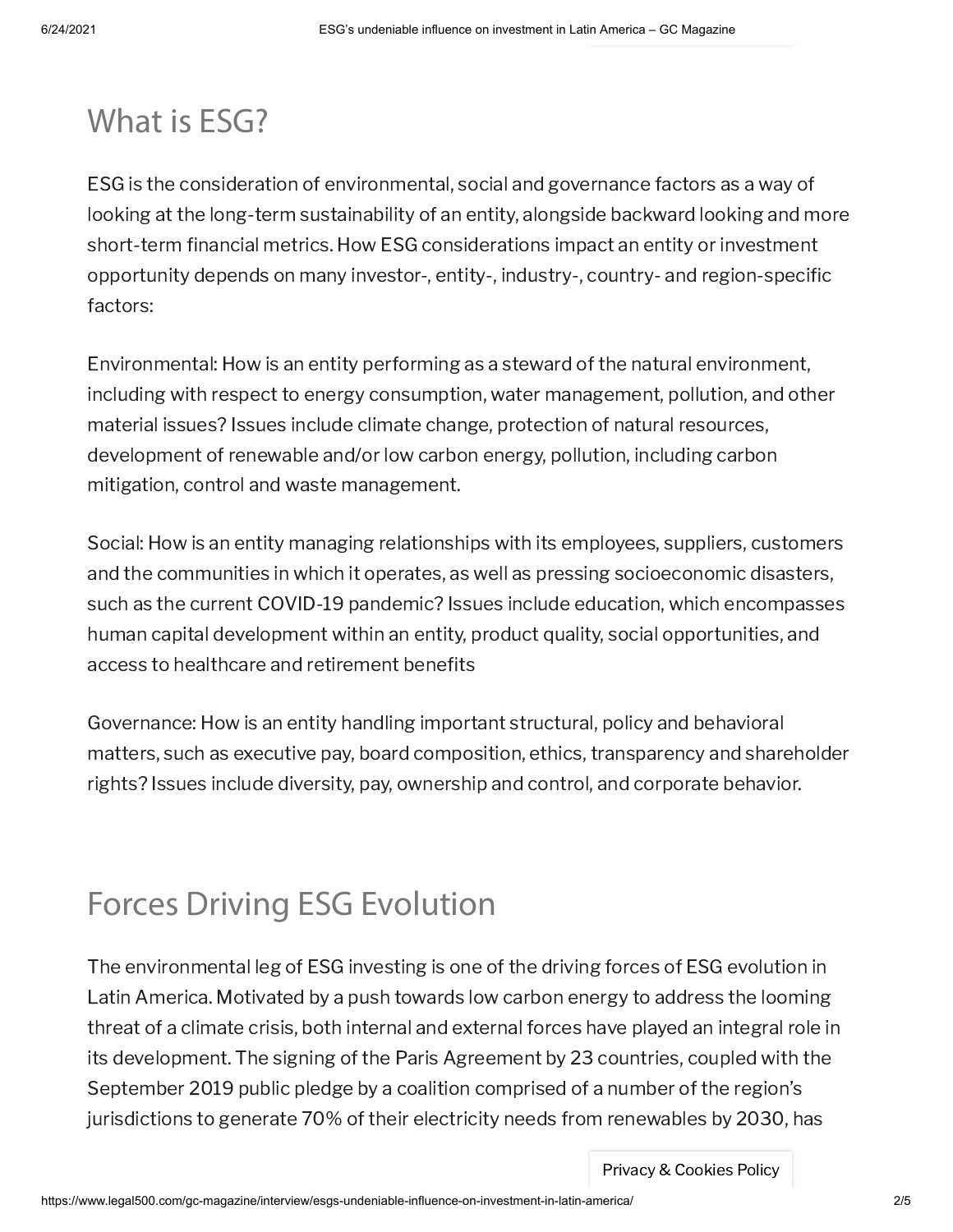resulted in a wide range of opportunities for investors looking to expand their ESG portfolios.

Another driving force is the social leg of ESG investing, which includes addressing the vast gaps in healthcare that have been further exposed by the COVID-19 pandemic. The urgent need to make investments in the development of better health infrastructure and significantly improve access to healthcare is expected to be another source of ESG investment. As new investment vehicles are created to address these issues, such as the COVID-19 bond, this social need will inevitably continue to influence ESG investment.

# Basics of ESG Investment

There is a range of ESG investment products, including bonds and loans. ESG bonds are securities issued to address specific Environmental, Social, and Governance matters. The most common ESG bond is a green bond issued by a public or private entity (including a sovereign) in which the issuer agrees to use the proceeds raised for dedicated 'green' purposes, typically environmentally friendly projects. A total of 1,802 green bonds were issued globally in 2019, up by 13% as compared to the previous year (according to the Climate Bonds Initiative's 'Green bonds Global State of the Market 2019'), and that growth has continued in 2020.

In the lending space, ESG-linked loans, also referred to as sustainability-linked loans, are any type of loan instrument and/or contingent facility, that incentivizes the borrower to meet predetermined sustainability targets. A green loan, in its strictest sense, is a type of ESG loan that has stringent requirements for the use of its proceeds, requiring that said proceeds be used exclusively to finance or refinance green projects, such as those tied to increased energy efficiency, avoided and/or mitigated carbon emissions, reduced water consumption or other assets that have a positive externality for the environment. Unlike with a green loan, proceeds from ESG-linked loans do not need to be allocated to a specific ESG project, rather proceeds from ESG-linked loans can be used for general corporate purposes.

### Where is Latin America in the evolution of ESG? Privacy & Cookies Policy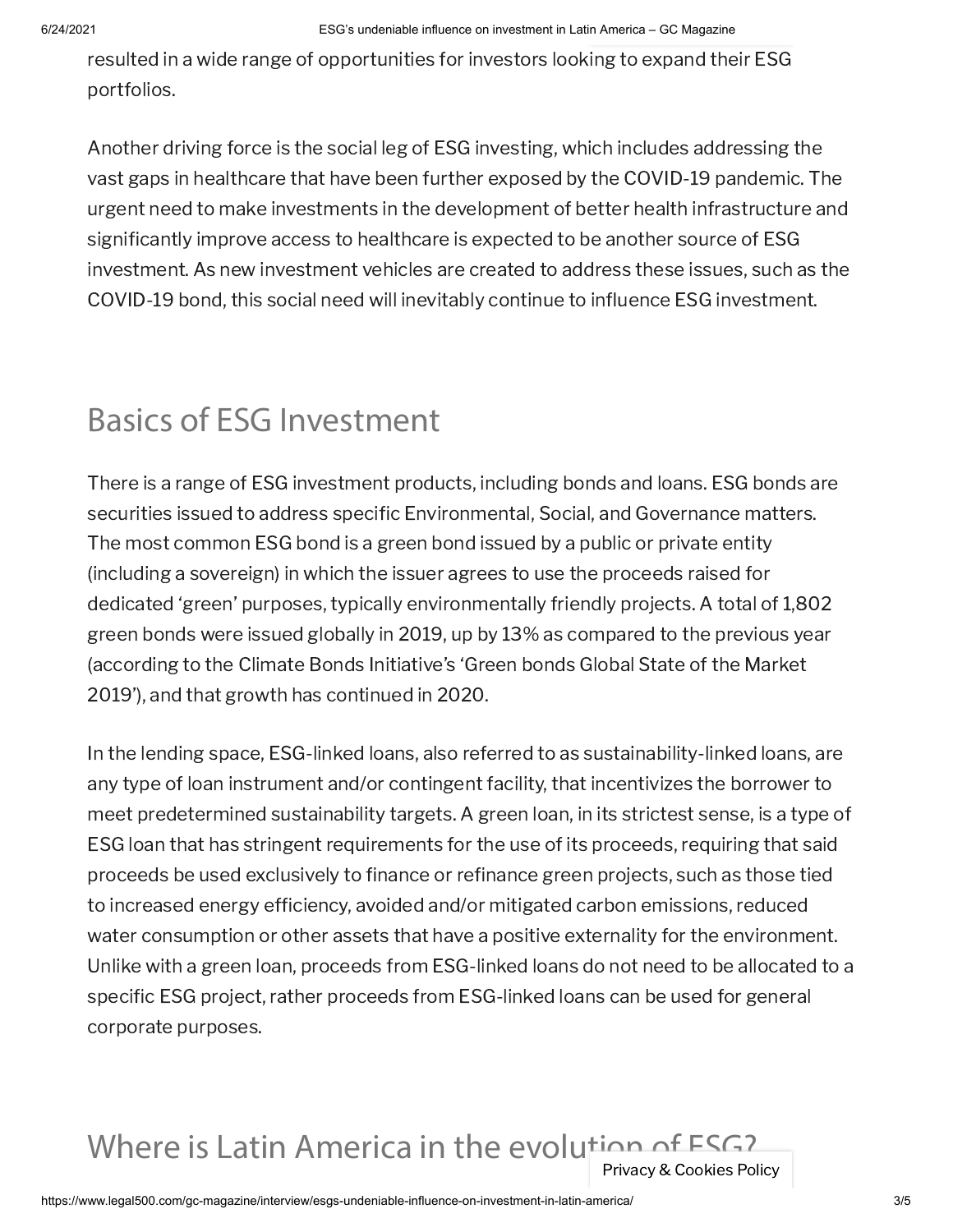#### Key ESG Players

ESG key players include a wide variety of entities, such as institutional investors, NGOs, ISS/Glass Lewis, and ESG standard setting bodies.

The International Capital Markets Association (ICMA) has launched the Green Bond Principles, the Social Bond Principles, the Sustainability Bond Guidelines, and as recently as June 2020, the Sustainability-Linked Bond Principles (collectively, 'the Principles'). Serving as the Secretariat, the ICMA provides guidance for the governance of the Principles, which have become the leading framework globally for the issuance of ESG bonds. Taking the lead role in disseminating this information to catalyze a pipeline of investments, the investor-focused, not-for-profit, Climate Bonds Initiative focuses on developing a liquid green bond market in order to facilitate the transition to a low carbon economy.

Similarly, in the loan market, the Loan Syndication & Trading Association, the Loan Market Association, and the Asia Pacific Loan Market Association, collectively issued the two highest profile loan guidance documents (and their recently published accompanying guidelines): the Green Loan Principles (GLPs) and the Sustainability Linked Loan Principles (SLLPs). The GLPs and SLLPs each provide four core components, all of which must be satisfied for a loan to be deemed a green loan or an ESG-linked loan. With the sustainability finance market currently remaining largely unregulated, these guidance documents are emerging as the de facto market standard.

One development in the region is the implementation of disclosure standards and indices spearheaded by local regulators and stock exchanges. For example, this past year, Mexico launched the S&P/BMV Total Mexico ESG Index, which uses a rules-based selection criterion based on relevant ESG principles. However, ESG reporting is still voluntary. In Argentina, the Buenos Aires Stock Exchange (BYMA) does not require a public company to submit or publish a sustainability report. Instead, in line with international practices, the BYMA has implemented various initiatives to promote good corporate governance and sustainability practices, such as a Sustainability Index with the IDB that serves to highlight leading ESG companies to investors. Brazil is requiring listed issuers to disclose socio-environmental information in their annual reports. The stated purpose is to encourage issuers to make consistent disclosures on social and environmental issues, and provide the market with comparative information, thereby dependably apprising investors of Brazil's pertinent ESG information.

Privacy & Cookies Policy